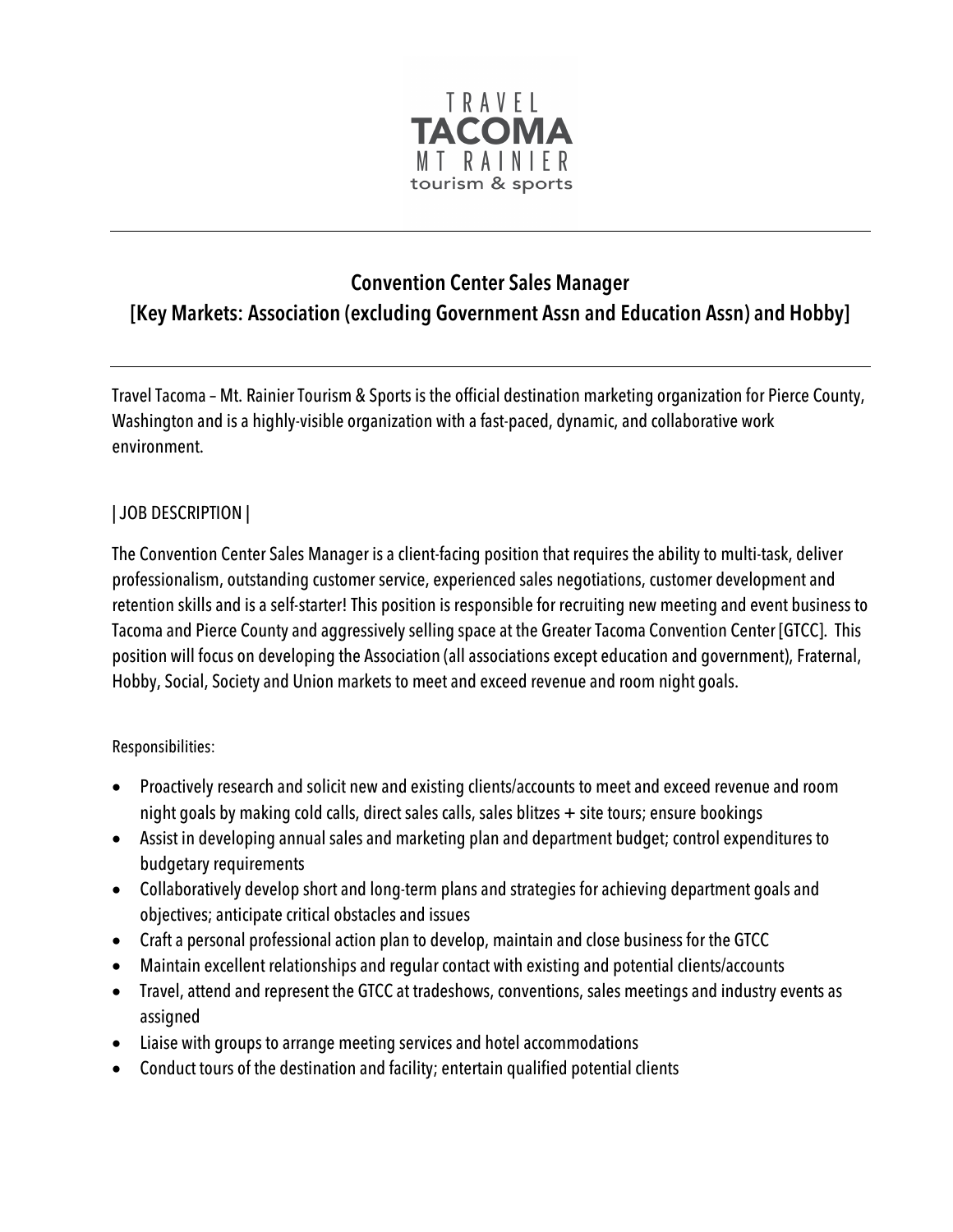

- Prepare correspondence and bid proposals. May negotiate event bids and contracts with potential clients in accordance with approved booking policies and procedures.
- Call on prospects to solicit business, analyze requirements of function, outline available lodging/meeting facilities and services offered, and send leads
- Use facility booking and scheduling software to book space, log client activities, establish traces and produce reports
- Evaluate sales trends, competition, economic/business conditions, and performance; recommend changes in sales programs to make markets more effective in meeting sales volume quotas
- Comply with established policies and guidelines applying to the TRCVB and GTCC operations and employee conduct; maintain a professional image at all times through appearance and dress
- Schedule work activities to ensure that deadlines are met and goals are achieved in a timely manner
- Maintain current knowledge of all hotel capabilities near the Convention Center

## Qualifications:

- A minimum of three [3] years sales experience with a solid understanding of hospitality industry; Convention/conference/trade center or related field experience preferred
- Experience working with state association, education, non-profit and government markets
- A bachelor's degree with major course work in business management, marketing, sales, communication, hospitality or related field required; equivalent directly related experience considered
- Excellent sales, communication and presentation skills
- Fluent in English excellent written and verbal communication
- Proficient in computer skills; familiarity with sales, marketing, public relations and social media concepts
- Ability to travel extensively to attend workshops, trade shows, conventions + training
- Work non standard work hours, evenings, weekends, holidays, and occasionally out of town
- Must have a valid driver's license and vehicle
- Strong ability to multi-task and prioritize
- Must be able to lift 35 lbs

| COMPENSATION | Dependent upon experience and skills.